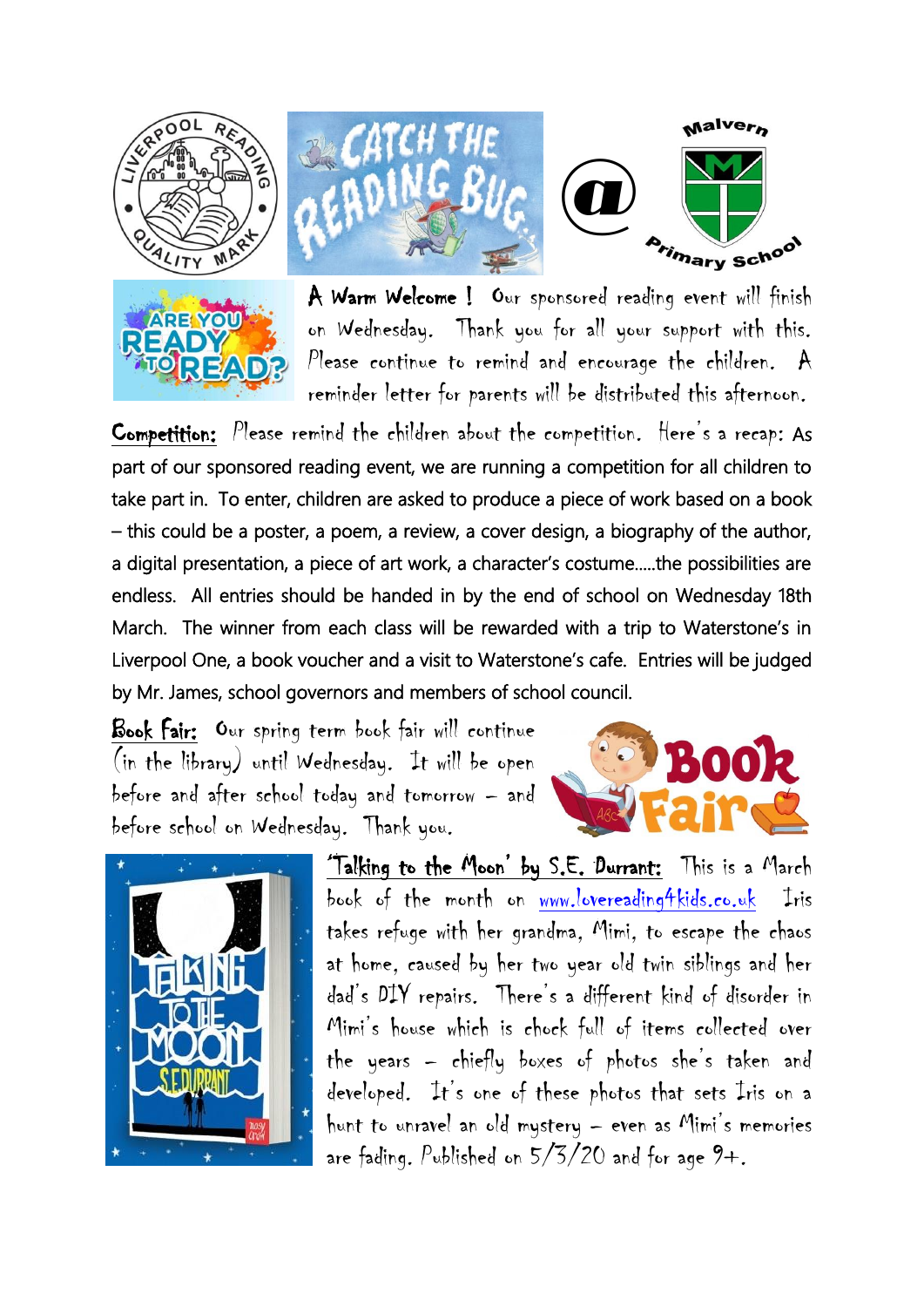'Clever Cakes' by Michael Rosen: Another March book of the month from [www.lovereading4kids.co.uk](http://www.lovereading4kids.co.uk/) and billed as: '...rousing, readable stories of young rebels...' Clever children who use their wits to get the better of much more powerful adversaries star in this duo of stories. Masha escapes a big and thoroughly bad bear in a particularly delicious way, while little Peggy outsmarts her (admittedly rather stupid) king to win big. Illustrated by Ashley King, this book was published yesterday and is for age 5+.





'Love Your Body' by Jessica Sanders: There's a video trailer for this book in the Kidszone of the Lovereading4kids website. 'My body is strong. My body can do amazing things. My body is my own.' That's the message for young girls to take from this comforting, uplifting and much-needed self-help guide. The book says that our bodies are unique and amazing – all of them – and there's no one size, shape or colour that's

perfect. The message is demonstrated via colour illustrations featuring a range of young women who are happy with the way they look and who they are. The book was published on March  $3^{rd}$  and is for age  $7+$ . Please let me know if you think it would be a good idea to have a few copies of this in our school library.

|                                       | Sm                        |
|---------------------------------------|---------------------------|
| ·eyes in your book                    | · eyes looking everywhere |
| ·reading in your                      | in the room               |
| mind-mouth words<br>Ots of books that | ·making noises            |
| you've read                           | not many books            |
| · reading all the                     | · your out of your seat   |
| <b>Mords</b>                          | ·loathroam/drink          |
| not bothering others                  | · bothering others        |
| · try to get through                  | Skip or give up on        |

Reading Stamina: I regularly talk to my class about expectations regarding reading stamina. Given that many children find it increasingly difficult to concentrate for more than a few minutes at a time, it's important that we provide and model silent,

focussed, daily times that allow children to build and develop their reading stamina.

Please read aloud to the children each day. Happy Reading......Paul (16/3/20)